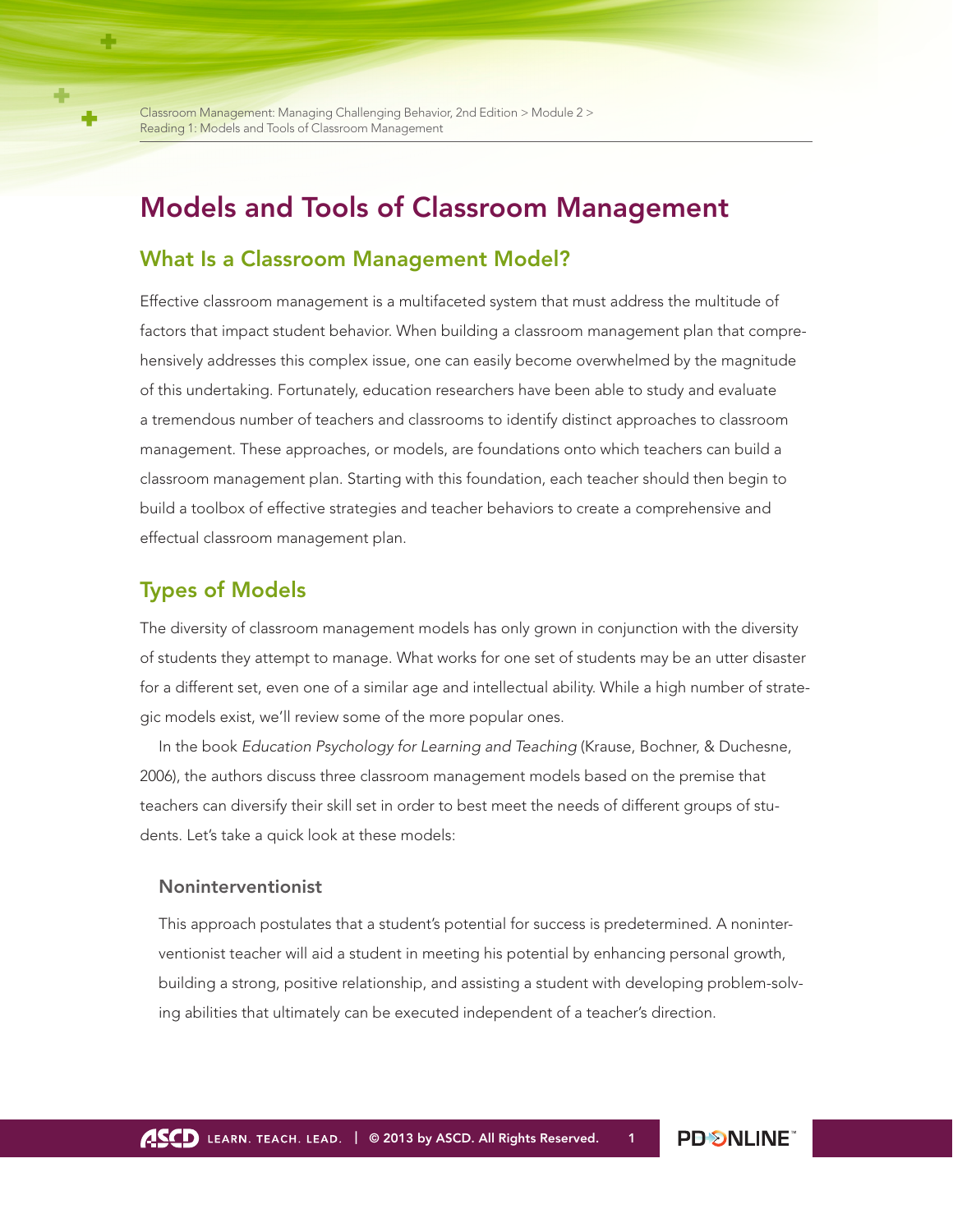#### Interventionist

This approach suggests that student development is a product of environmental conditions brought on by intervention in a student's daily surroundings. This approach can typically be seen in a positive reinforcement classroom, one in which rules are established and communicated and students are either rewarded or given consequences based on their adherence to these rules.

### Interactivist

This approach asks that each teacher attempt to understand the behavior of their students and to help students understand their actions and consequences. By getting students to understand the rules of the classroom environment, they are given the onus of managing themselves.

### Consistency Management and Cooperative Discipline

This model, created by H. Jerome Freiberg (1996), provides a framework for creating studentteacher partnerships in the classroom through the incorporation of five themes—prevention, caring, cooperation, organization, and community.

> There are five themes of creating student-teacher partnerships: prevention, caring, cooperation, organization, and community.

#### Step 1: Prevention

In this step, students and teachers work together at the beginning of the year to create classroom rules, laying the foundation for high standards of behavior. The idea is to prevent behavioral issues by addressing them before they have a chance to begin.

#### Step 2: Caring

Most people will go out of their way for someone who cares about them, and students are no exception. When students feel a teacher truly cares about them, they are encouraged to do and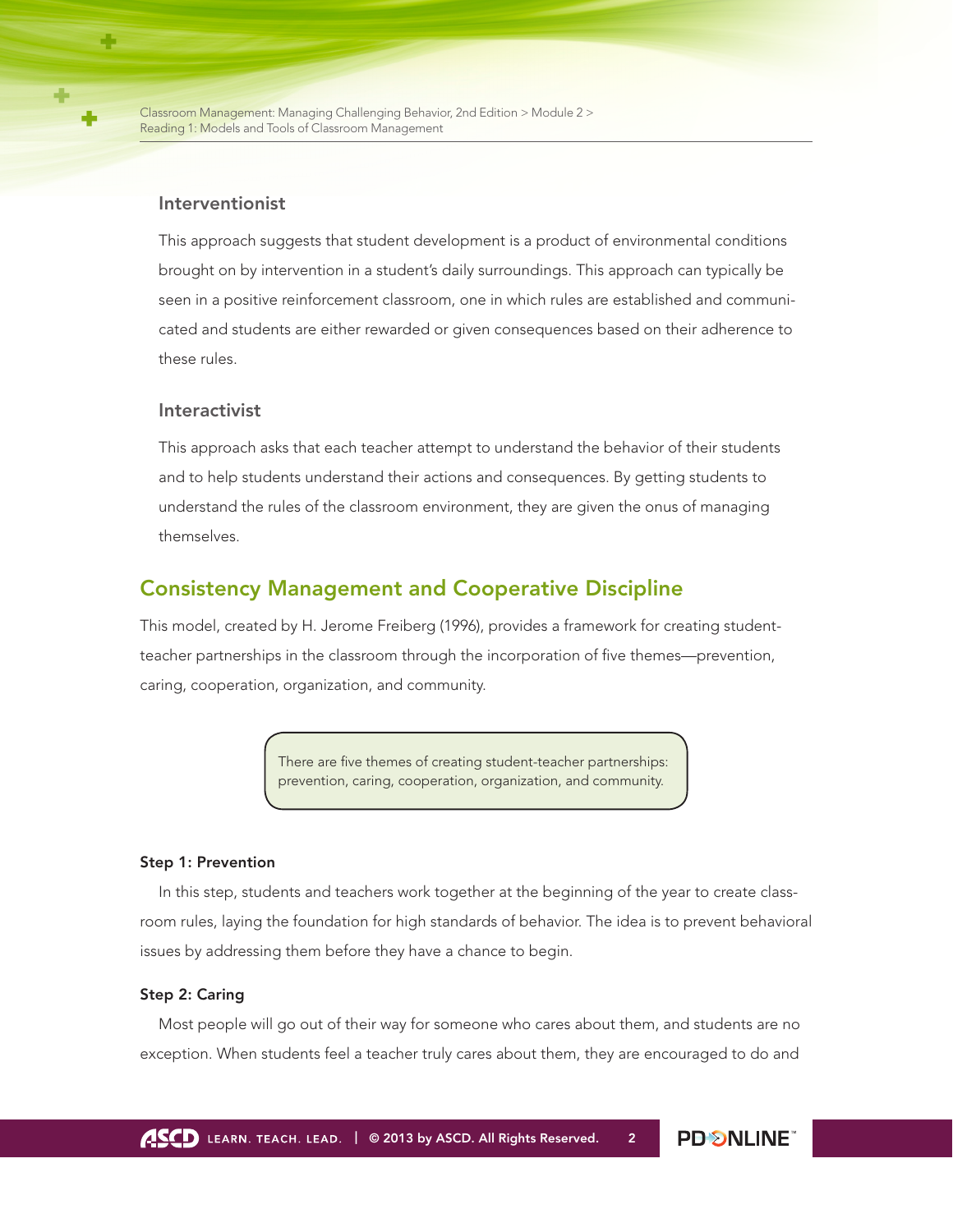to be their very best. Note that Module 4 of this course further discusses strategies to build caring relationships with students.

#### Step 3: Cooperation

According to Freiberg (1996), "Helping, sharing, participating, planning, and working together—these are the heart of a cooperative classroom" (p. 32). Providing students with ownership of classroom tasks and procedures allows them to feel responsibility for what happens in their classroom.

#### Step 4: Organization

Classroom organization is an opportunity to provide students with ownership of the classroom. This can be accomplished by allowing them to take on classroom organizational tasks, such as passing out papers or helping with attendance.

#### Step 5: Community

Involving parents and other community members can be challenging, but creative and flexible schools can accomplish this. Schools can have parents give talks comparing school rules to workplace rules or bring in community leaders as speakers.

### Logical Consequences

This model is articulated from the work of Rudolf Dreikurs, who theorized that consistent student behavior is the direct consequence of not having certain needs met. Dreikurs worked under the assumption that all students, in one way or another, desire to be socially recognized and accepted by both their peers and authority figures (teachers, parents, older siblings, etc.). When this need is not met, students will typically act out in a variety of ways, including

- Attention-seeking behaviors;
- Engaging teachers and/or students in a power struggle;
- Focusing on peer issues regarding fairness; and
- Disengaging from others and instructional time (Malmgren, Trezek, & Paul, 2005).

Educators that adopt this model strive to assist students in gaining recognition and acceptance from their peers. By doing this, they hope to combat the aforementioned behavioral issues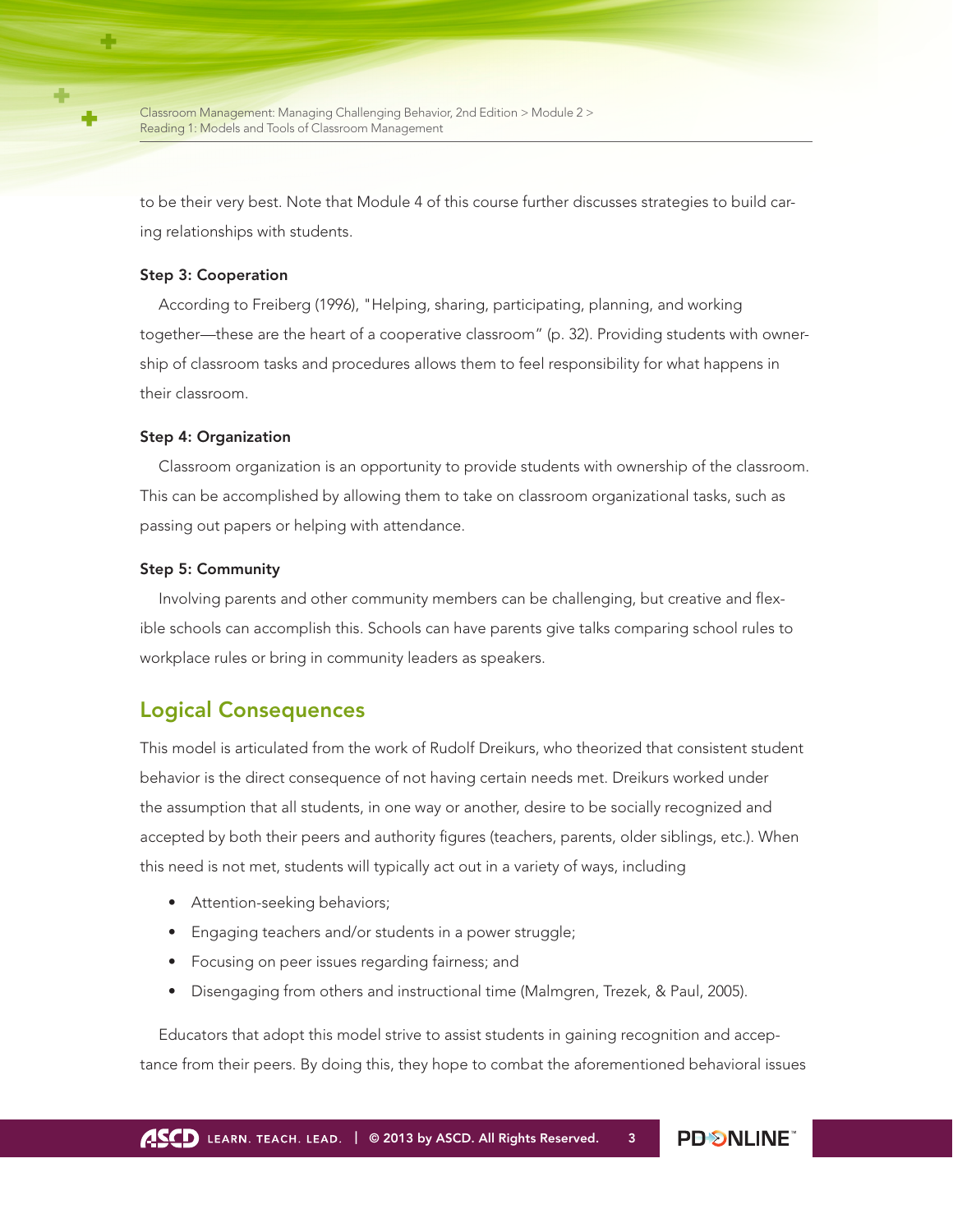that often lead to distractions and lost instructional time. Even after invoking this model, students will often display behaviors that need to be addressed. To combat this, teachers and students will establish a list of logical consequences that students are keenly aware of (Malmgren et al., 2005). By having students know the consequences beforehand, teachers have essentially added another barrier for challenging behavior, the first being assisting students with gaining acceptance.

## Beyond Discipline

This model of classroom management, which stems from Alfie Kohn, seeks to break the mold of traditional classroom management approaches by challenging the relevance of rules and tasks. According to this model, teachers manage their classrooms by providing students with relevant rules, learning tasks, and opportunities to make choices. According to Kohn in "Punished by Rewards? A Conversation with Alfie Kohn" (Brandt, 1995), programs that emphasize consequences or rewards manipulate students. If teachers focus on content, community, and choice (Kohn's three Cs of motivation), classroom management is not an issue. Kohn explains the three Cs:

"The first C is *content*. Far less interesting to me than whether a student has learned what he was supposed to is the question, 'Has the child been given something to do *worth* learning?' If you ask me what to do about a kid being 'off task'—one of our favorite buzzwords—my first response is going to be, 'What's the task?' If you're giving them garbage to do, yes, you may have to bribe them to do it. If the kids have to endlessly fill in the blanks on dittos, you're not going to get rid of rewards or threats anytime soon."

"The second C is *community*: not only cooperative learning but helping kids feel part of a safe environment in which they feel free to ask for help, in which they come to care about one another as opposed to having to be manipulated to share or not be mean."

"The third C is *choice*: making sure that kids are asked to think about what they're doing and how and with whom and why. You know, kids learn to make good choices not by following directions but by making choices" (Brandt, 1995, p. 16).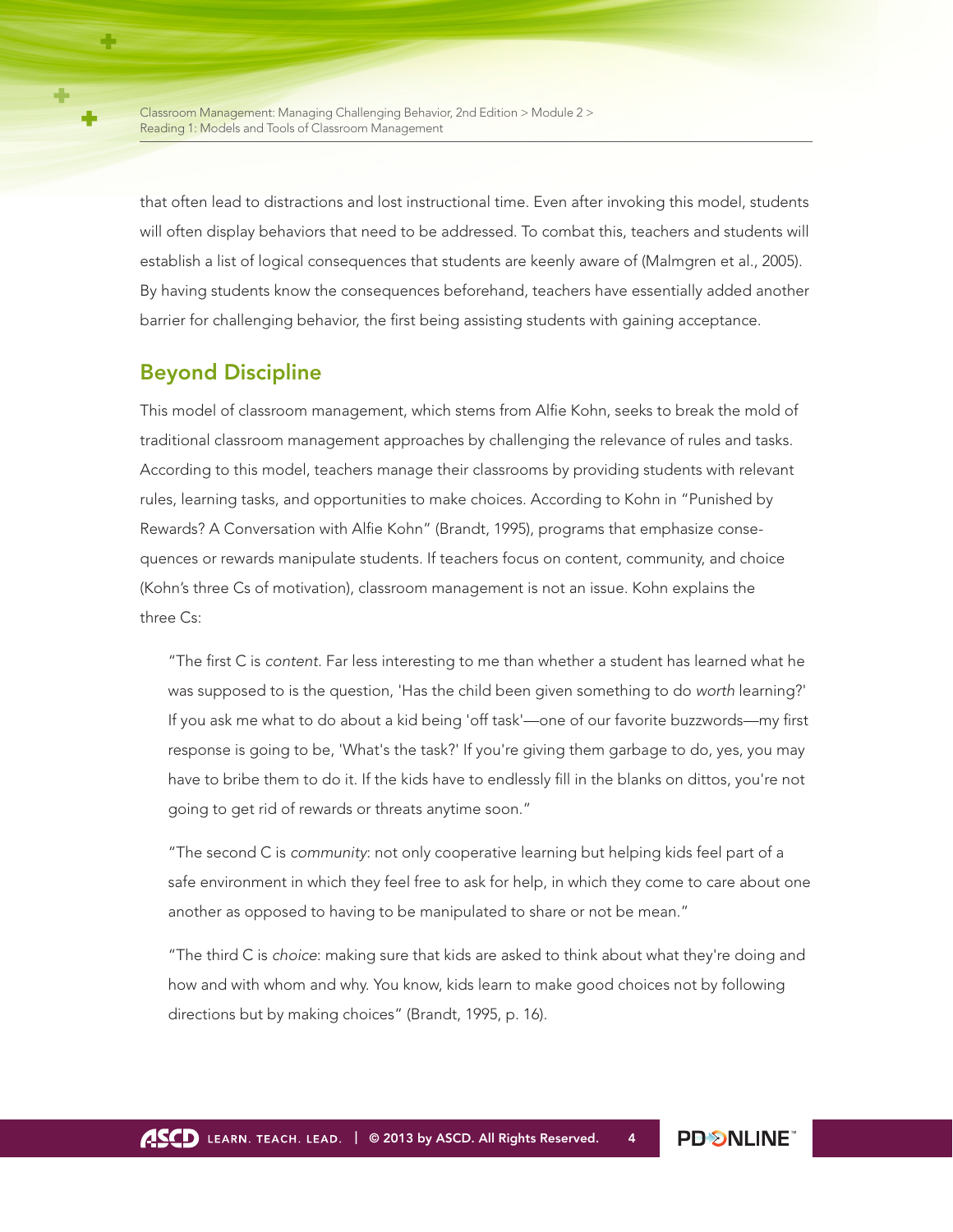### Assertive Discipline

Developed by Lee Canter and Marlene Canter, the Assertive Discipline model is characterized by positive reinforcement of desirable behaviors and negative consequences for undesirable behaviors. When effectively and consistently applied, students begin to associate desired behaviors with reward, increasing the frequency of these behaviors. Conversely, students will learn to associate undesirable behaviors with negative consequences, decreasing the frequency of these behaviors.

Teachers who successfully use this model create an appropriate system of rewards and consequences, which is then effectively communicated to students and consistently applied.

In addition, the Assertive Discipline model operates under these rules and characteristics:

- Teachers have basic rights as educators: the right to maintain an optimal setting for learning, the right to expect appropriate behavior, and the right to expect help from both parents and administrators.
- Students have basic rights as learners: the right to a teacher who helps them limit selfdestructive and inappropriate behavior, the right to appropriate support from teachers when rules are followed, and the right to choose how they behave when given advance knowledge of the consequences (Allen, 1996).

### Common Elements

While these models have very different components, the teacher-student relationship is a critical thread running through all of them. Building caring, supportive relationships with the students

is critical to the success of whichever model a teacher chooses. Every decision a teacher makes impacts and reflects his relationship with students. Every rule shows how much stu-

While these models have very different components, the teacher-student relationship is a critical thread running through all of them.

dents are respected and valued. Every lesson shows how much student learning matters. Choosing a classroom management model is just the beginning. It is a foundation upon which the teacher will add rules, procedures, and strategies to create a comprehensive classroom management plan that facilitates and supports student learning.